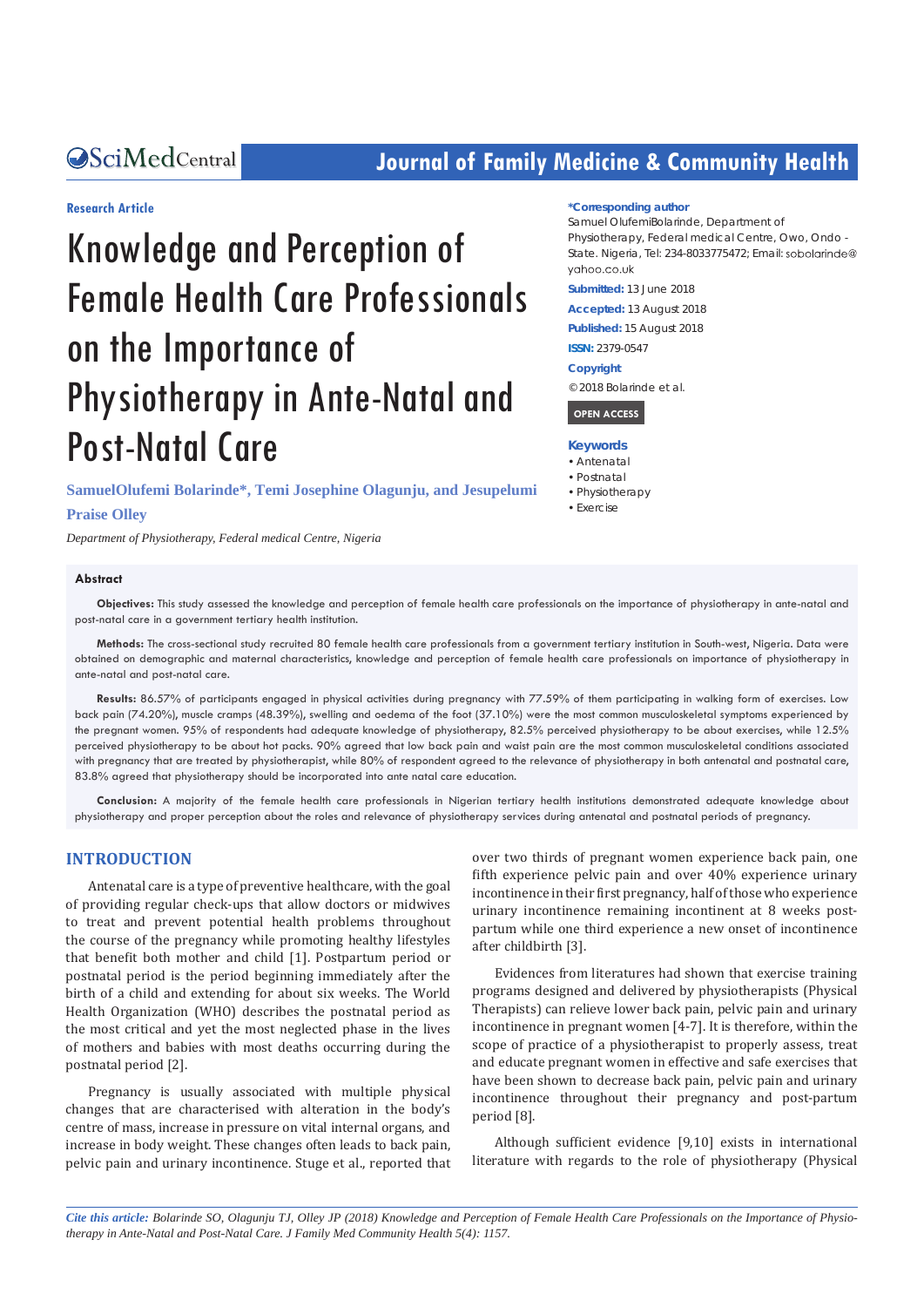#### **OSciMedCentral**

Therapy) in the antenatal and postnatal period however, very little is documented in Nigeria. Furthermore, there seems to be divergent view and reactions among healthcare provider in some health institutions in Nigeria on the relevance of physiotherapist in both antenatal and postnatal care. This study was therefore designed to investigate the knowledge and perception of female health care professionals on the importance of physiotherapy in ante-natal and post-natal care in a government tertiary health institution.

#### **MATERIAL AND METHODS**

Only eighty female healthcare professionals who consented to participate in this studywere consecutively recruited into this cross-sectional survey. The respondents were recruited from Federal Medical Centre, Owo, Ondo-state, South-West, Nigeria. Female physiotherapists were excluded from the study. Ethical approval for this study was obtained from the Health Research Ethic Committee of Federal Medical Centre, Owo, Ondo-state, Nigeria. Informed consent of all participants were sought and obtained after the rationale behind the study has been explained to them.

A self-administered questionnaire was used to assess the knowledge and perception of female health care professionals on the importance of physiotherapy in ante-natal and postnatal care. The questionnaire sought information on the sociodemographic characteristics of participants, the physical activity level, knowledge and perception of the participants.

Descriptive statistics of mean and standard deviation, percentage and frequency distribution were used to summarize data. Results were presented in tables and pie chart.

#### **RESULTS**

Eighty female healthcare professionals participated in this study. The mean age of respondents was  $38.32 \pm 6.85$  years. The socio-demographic characteristics of respondents are presented in Table (1). The result shows that majority of the respondents are nurses (68.8%) Figure 1. A larger proportion of the respondents (n: 67, 83.8%) are married out of which (n: 13, 19.4%) are pregnant while the study was on.

Respondents' participation in physical activities and musculoskeletal symptoms during pregnancy are presented in Table (2). A majority of the respondents (n: 58, 86.57%) who had been pregnant before engaged in physical activities during pregnancy with greater number of them participating in walking form of exercises (n: 45, 77.59%). Larger proportion of respondents (n: 46, 74.20%) who had been pregnant before experienced low back pain during pregnancy, 30 (48.39%) experienced muscle cramps, 23 (37.10%) had swelling and oedema of the foot, 20 (32.26 %) experienced muscle spasm, 17 (27.42%) experienced numbness, 18 (29.03%) experienced tingling sensation, while only 12 (19.35%) experienced urinary incontinence.

Table 3 shows the knowledge and perception of respondents on role of physiotherapy in both antenatal and postnatal care. Most of the respondents (n: 76, 95%) had adequate knowledge of physiotherapy, however, 66 (82.5%) of the respondents perceived physiotherapy to be about exercises, 19 (23.8%) to be

J Family Med Community Health 5(4): 1157 (2018) **2/5**

about massages, 11 (13.8%) perceived physiotherapy to be about electrical stimulation and 10 (12.5%) perceived physiotherapy to be about hot packs. Moreover, 64 of respondents(80%) agreed to the relevance of physiotherapy in both antenatal and postnatal care, 67 (83.8%) agreed that physiotherapy should be incorporated into ante natal care education while 72 of respondents (90%) agreed that low back pain and waist pain are the most common musculoskeletal conditions associated with pregnancy treated by physiotherapist.

#### **DISCUSSION**

This study assessed the knowledge and perception of female health care professionals on the importance of physiotherapy in ante-natal and post-natal care in a government tertiary health institution. The age range of participants in this study was 24-55

| Table 1: Socio-demographic characteristics of female healthcare<br>professionals ( $n = 80$ ). |                |               |  |  |
|------------------------------------------------------------------------------------------------|----------------|---------------|--|--|
| <b>Variables</b>                                                                               | $\mathsf{n}$   | $\frac{0}{0}$ |  |  |
| <b>Occupation</b>                                                                              |                |               |  |  |
| Doctors                                                                                        | 6              | 7.5           |  |  |
| <b>Nurses</b>                                                                                  | 55             | 68.8          |  |  |
| Pharmacists                                                                                    | 7              | 8.8           |  |  |
| Radiographers                                                                                  | $\overline{4}$ | 5.0           |  |  |
| Medical laboratory Scientist                                                                   | 6              | 7.5           |  |  |
| Clinical Psychologist                                                                          | $\mathbf{1}$   | 1.3           |  |  |
| Occupational Therapist                                                                         | 1              | 1.3           |  |  |
| <b>Marital status</b>                                                                          |                |               |  |  |
| Married                                                                                        | 67             | 83.75         |  |  |
| Single                                                                                         | 13             | 16.3          |  |  |
| Divorced/separated                                                                             | $\Omega$       | 0             |  |  |
| Have you been Pregnancy before?                                                                |                |               |  |  |
| Yes                                                                                            | 67             | 83.75         |  |  |
| No                                                                                             | 13             | 16.3          |  |  |
| Gravidity                                                                                      |                |               |  |  |
| 1                                                                                              | 14             | 17.5          |  |  |
| 2                                                                                              | 18             | 22.5          |  |  |
| 3                                                                                              | 22             | 27.5          |  |  |
| $\overline{4}$                                                                                 | 10             | 12.5          |  |  |
| >4                                                                                             | 3              | 3.8           |  |  |
| Current pregnancy Status (n=67)                                                                |                |               |  |  |
| Yes 'am pregnant                                                                               | 13             | 19.4          |  |  |
| No 'am not pregnant                                                                            | 54             | 80.6          |  |  |

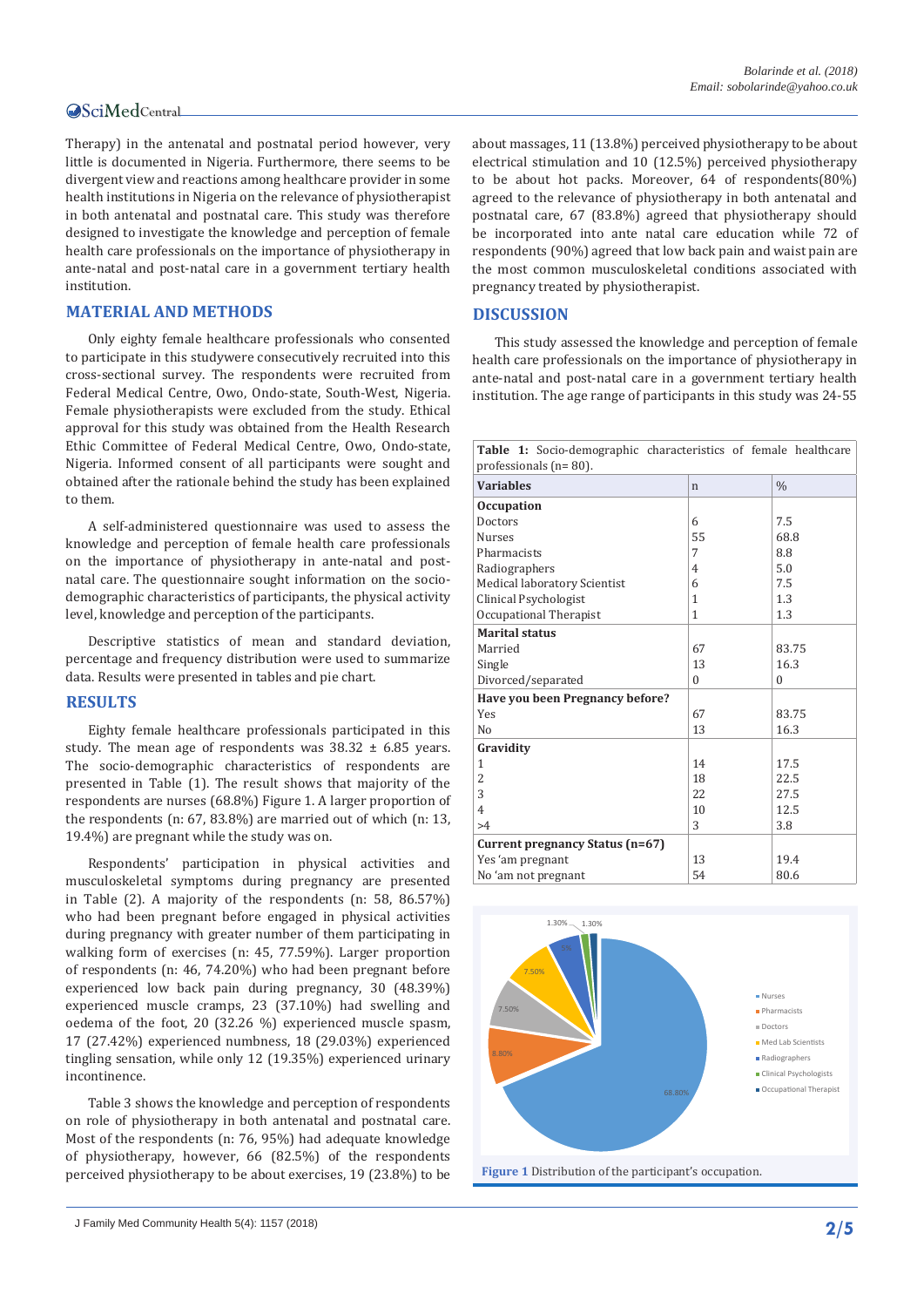#### **OSciMedCentral**

**Table 2:** Physical activities of female healthcare professionals during pregnancy  $(n=67)$ .

| <b>Variables</b>                           | $\mathbf n$  | $\%$           |
|--------------------------------------------|--------------|----------------|
| Do you perform exercises during pregnancy? |              |                |
| Yes                                        | 58           | 86.57          |
| N <sub>0</sub>                             | 9            | 13.43          |
| Types of exercises performed during        |              |                |
| $pregnancy(n=58)$                          |              |                |
| Stretching/Strengthening                   |              |                |
| Yes                                        | 20           | 34.48          |
| N <sub>o</sub>                             | 38           | 65.52          |
| <b>Walking/Jogging</b>                     |              |                |
| Yes<br>N <sub>o</sub>                      | 45<br>13     | 77.59<br>22.41 |
|                                            |              |                |
| <b>Bicycling</b><br>Yes                    | 0            | 0              |
| No                                         | 58           | 100            |
| <b>Aerobics</b>                            |              |                |
| Yes                                        | 1            | 1.72           |
| N <sub>o</sub>                             | 57           | 98.28          |
| Have you experienced musculoskeletal       |              |                |
| discomfort during pregnancy? (n=67)        |              |                |
| Yes                                        | 62           | 92.54          |
| N <sub>0</sub>                             | 5            | 7.46           |
| Which have you experienced during          |              |                |
| pregnancy? (n=62)                          |              |                |
| Low back pain                              |              |                |
| Yes                                        | 46           | 74.20          |
| No                                         | 16           | 25.80          |
| <b>Oedema</b>                              |              |                |
| Yes<br>No                                  | 23<br>39     | 37.10<br>62.90 |
|                                            |              |                |
| <b>Tingling sensation</b><br>Yes           | 18           | 29.03          |
| N <sub>o</sub>                             | 44           | 70.97          |
| Muscle spasm                               |              |                |
| Yes                                        | 20           | 32.26          |
| No                                         | 42           | 67.74          |
| Muscle cramps                              |              |                |
| Yes                                        | 30           | 48.39          |
| N <sub>0</sub>                             | 32           | 51.61          |
| <b>Numbness</b>                            |              |                |
| Yes                                        | 17           | 27.42          |
| No                                         | 45           | 72.58          |
| <b>Urinary Incontinence</b>                |              |                |
| Yes                                        | 12           | 19.35          |
| No                                         | 50           | 80.65          |
| Were you referred for Physiotherapy?       |              |                |
| Yes                                        | 14           | 22.60          |
| N <sub>o</sub>                             | 48           | 77.40          |
| Were you satisfied with physiotherapy      |              |                |
| Services received? (n=14)<br>Satisfied     | 13           | 92.86          |
| Unsatisfied                                | $\mathbf{1}$ | 7.14           |
|                                            |              |                |

years, this falls within the age of working population in Nigeria [11].

Nurses formed majority (68.8%) of the female healthcare professionals that participated in this study, this is similar to the findings of previous studies [12,13]. A larger proportion (83.75%) of the respondents had been pregnant before, this implies that, majority of female health care providers in this

J Family Med Community Health 5(4): 1157 (2018) **3/5**

study are in their child-bearing ages as seen in recent studies [14- 16]. Furthermore, most of the participants (83.8%) have had 3 deliveries and this is in agreement with a study by World Health Organization in 2017 stating Africa as one of the continents with large household sizes of over 5 [2].

This study shows that a larger proportion (86.57%) of the respondents performed exercises during pregnancy; this is similar to the findings of Mudd et al., that reported 88% of participants performed exercises during pregnancy [17]. Furthermore, walking exercise was the most common form of exercises performed by the respondents during pregnancy; this finding is supported by the findings of Al-Tannir et al, [18].

Most of the respondents (74.20%) experienced low back pain as the major pregnancy- related musculoskeletal symptoms. This is similar to the results from previous studies that shows low back pain to be the most common pregnancy-related musculoskeletal problems [19,20]. Only 22.6% of women with pregnancy-related musculoskeletal symptoms were referred for physiotherapy by their obstetrician while the remaining 77.4% were never referred for Physiotherapy. The implication of the result seems to be that majority of the obstetricians did not see reasons to refer their patients to physiotherapy in spite of their musculoskeletal symptoms. This is at variance to the findings of Odunaiya et al., that reported high rate of referrals for physiotherapists among obstetricians and gynaecologists in general and state hospitals [21]. However, 92.86% of the respondents that were referred for physiotherapy were satisfied with the outcome of physiotherapy services received. This is in agreement with the findings of Hush et al., and Tennakoon and deZoysa in previous studies [22,23].

Majority of the women (95%) in this study had adequate knowledge of physiotherapy, this is in agreement with previous studies where majority of the participants have a good knowledge about physiotherapy [24,25]. Similarly, 82.5% of the respondents perceived Physiotherapy to be about exercises, this is in line with a study by Prati and Li where 93% of the population recognized physiotherapy interventions tobe mainly physical exercises [26].

Most of the respondents (80%) in this study agreed to the relevance of physiotherapy in both antenatal and postnatal care, similarly,83.8% of the respondents agreed that physiotherapy should be incorporated into both antenatal and postnatal care for the management of pregnancy related low back pain, urinary incontinence and post pregnancy weight gain. These findings areconsistent with previous reports byPennick and Young, Wang et al., and Symons and Hausenblas [6,19,27].

#### **CONCLUSION**

A majority of the female health care professionals in Nigerian tertiary health institutions demonstrated adequate knowledge about physiotherapy and proper perception about the roles and relevance of physiotherapy services during antenatal and postnatal periods of pregnancy. However, the level of referrals of pregnant women with pregnancy-related musculoskeletal symptoms for physiotherapy among obstetricians and gynaecologists is still very low.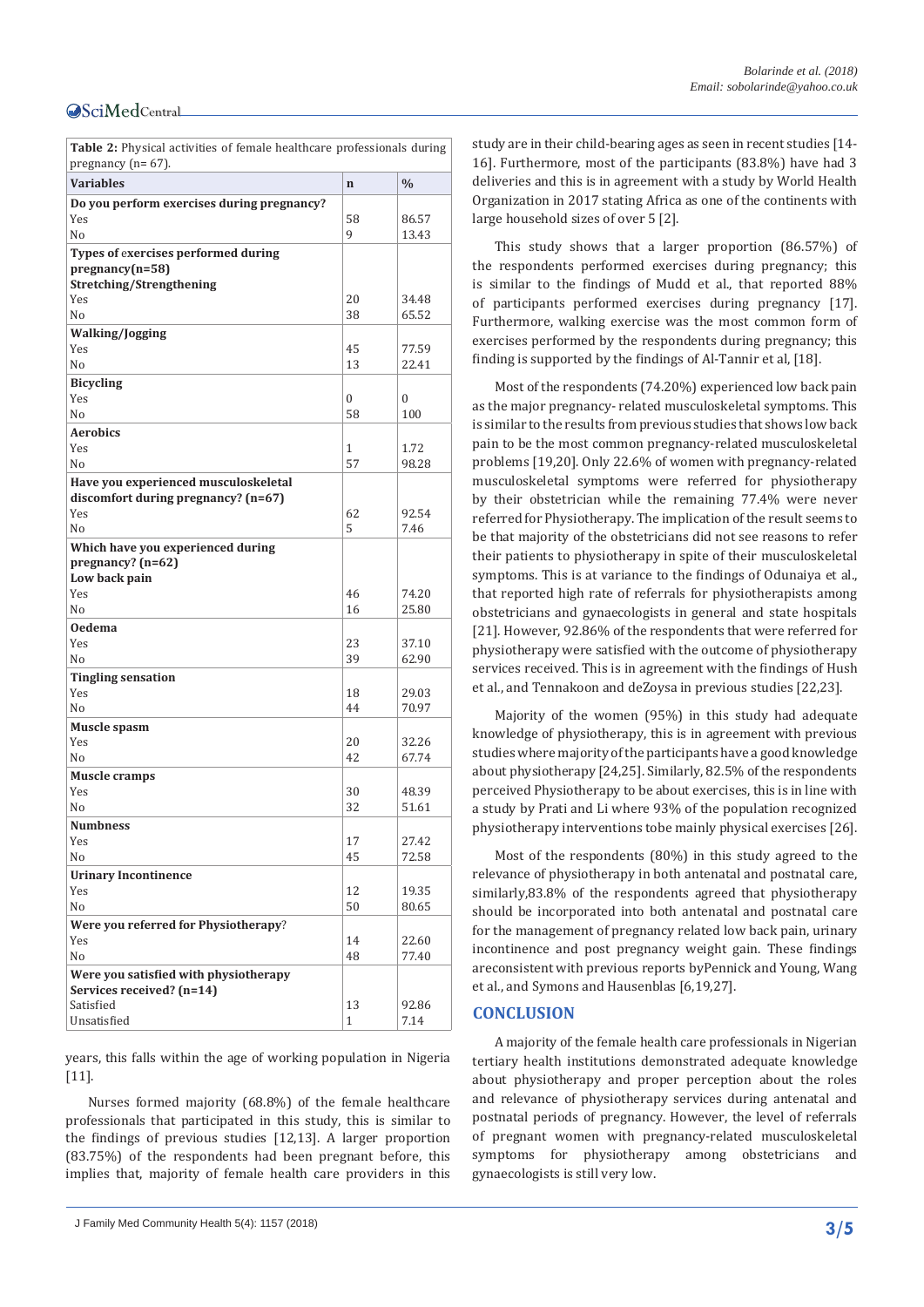### **OSciMedCentral**

| Table 3: Knowledge and Perception about Physiotherapy services in antenatal and post-natal care (N=80).                                     |              |                         |                  |  |  |
|---------------------------------------------------------------------------------------------------------------------------------------------|--------------|-------------------------|------------------|--|--|
| Variables                                                                                                                                   | $\mathbf n$  | $\frac{0}{0}$           |                  |  |  |
| Knowledge about Physiotherapy                                                                                                               |              |                         |                  |  |  |
| Adequate                                                                                                                                    | 76           | 95.0                    |                  |  |  |
| Inadequate                                                                                                                                  | 4            | 5.0                     |                  |  |  |
| Perception of Physiotherapy                                                                                                                 |              |                         |                  |  |  |
| Exercises                                                                                                                                   | 66           | 82.5                    |                  |  |  |
| Electrical stimulation                                                                                                                      | 11           | 13.8                    |                  |  |  |
| Hot packs                                                                                                                                   | 10           | 12.8                    |                  |  |  |
| Massage                                                                                                                                     | 19           | 23.8                    |                  |  |  |
| Source of Knowledge of Physiotherapy                                                                                                        |              |                         |                  |  |  |
| Hospital/Clinic                                                                                                                             | 67           | 83.8                    |                  |  |  |
| Social Media                                                                                                                                | 4            | 5.0                     |                  |  |  |
| Friends                                                                                                                                     | 5            | 3.8                     |                  |  |  |
| Others                                                                                                                                      | 2            | 2.5                     |                  |  |  |
|                                                                                                                                             | Agree        | <b>Disagree</b>         | <b>Undecided</b> |  |  |
| Physiotherapy during pregnancy is beneficial.                                                                                               | 61 (76.3%)   | $5(6.3\%)$              | 12 (17.4%)       |  |  |
| Physiotherapy after pregnancy is beneficial.                                                                                                | 67 (83.8%)   | $3(3.8\%)$              | 10 (12.4%)       |  |  |
| Physiotherapists' role is crucial during ante-natal and postnatal care                                                                      | 64 (80.0%)   | $7(8.8\%)$              | $9(11.2\%)$      |  |  |
| Physiotherapists are better trained to give education on the prevention and management of low back pain<br>and waist pain during pregnancy. | 67 (83.8%)   | $4(5.1\%)$              | $9(11.1\%)$      |  |  |
| Physiotherapists should be incorporated in ante-natal care education.                                                                       | 67 (83.8%)   | $3(3.8\%)$              | 10 (12.4%)       |  |  |
| Low back pain and waist pain are the most common musculoskeletal conditions that are associated with<br>pregnancy.                          | 72 (90.0%)   | $3(3.8\%)$              | $5(6.2\%)$       |  |  |
| Advising patients on Physiotherapy during pregnancy is not a major part of ante-natal care.                                                 | 24 (30.0%)   | 38 (47.6%)              | 18 (22.4%)       |  |  |
| Pre-eclampsia is a condition managed by Physiotherapists                                                                                    | $11(13.8\%)$ | 44 (55.0%)   25 (36.5%) |                  |  |  |

#### **ACKNOWLEDGEMENTS**

The authors acknowledge all the staff of Physiotherapy Department, Federal Medical Centre, Owo, Ondo State, Nigeria who were involved in participants' recruitment for the study.

#### **REFERENCES**

- 1. Schmitt.J.W. Prenatal Care Fact Sheet. On Women's Health. U.S Department of Health and Human Services. 2009: 6.
- 2. [World Health Organization. WHO Recommendations on Postnatal](http://www.who.int/gho/publications/world_health_statistics/2014/en/)  care of the Mother [and Newborn. World Health Organization. 2014.](http://www.who.int/gho/publications/world_health_statistics/2014/en/)
- 3. [Stuge B, Hilde G, Vøllestad N. Physical Therapy for Pregnancy-Related](https://www.ncbi.nlm.nih.gov/pubmed/14616270)  Low Back [and Pelvic Pain: A systematic review. Acta Obstetriciaet](https://www.ncbi.nlm.nih.gov/pubmed/14616270)  [Gynecologica Scand. 2003; 82: 983-990.](https://www.ncbi.nlm.nih.gov/pubmed/14616270)
- 4. [Mørkved S, Bø K, Schei B, Salvesen KÅ](https://www.ncbi.nlm.nih.gov/pubmed/12576255). Pelvic floor muscle training [during Pregnancy to Prevent Urinary Incontinence: A Single-blind](https://www.ncbi.nlm.nih.gov/pubmed/12576255)  Randomized Controlled [Trial. Obstet Gynecol. 2003; 101: 313-319.](https://www.ncbi.nlm.nih.gov/pubmed/12576255)
- 5. [Mørkved S, Salvesen KÅ, Schei B, Lydersen S, Bø K. Does Group](https://www.ncbi.nlm.nih.gov/pubmed/17364300)  [Training during Pregnancy Prevent Lumbopelvic Pain? A Randomized](https://www.ncbi.nlm.nih.gov/pubmed/17364300)  [Clinical Trial. Acta Obstet Gynecol Scand. 2007; 86: 276-282.](https://www.ncbi.nlm.nih.gov/pubmed/17364300)
- 6. [Pennick VE, Young G. Interventions for Preventing and Treating](http://www.meridiens.org/bibliotheque/PDF-2007-2/PENNICK-145475.pdf)  [Pelvic and Back Pain in Pregnancy. Cochrane Database of Systematic](http://www.meridiens.org/bibliotheque/PDF-2007-2/PENNICK-145475.pdf)  [Reviews. 2007; 2: CD001139.](http://www.meridiens.org/bibliotheque/PDF-2007-2/PENNICK-145475.pdf)
- 7. [Britnell SJ, Cole JV, Isherwood L, Stan MM, Britnell N, Burgi S, Watson](https://www.ncbi.nlm.nih.gov/pubmed/16100646)  [L. Canadian Physiotherapy Association; Society of Obstetricians and](https://www.ncbi.nlm.nih.gov/pubmed/16100646)  [Gynaecologists of Canada. Postural Health in Women: the role of](https://www.ncbi.nlm.nih.gov/pubmed/16100646)  [physiotherapy. J Obstet Gynaecol. 2005; 27: 493-510.](https://www.ncbi.nlm.nih.gov/pubmed/16100646)
- 8. [Nordahl KM, Petersen C, Jeffreys RM. Fit to Deliver: An Innovative](https://www.amazon.com/Fit-Deliver-Innovative-Postpartum-Professionals/dp/088179208X)  [Prenatal and Postpartum Fitness Program. Hartley & Marks](https://www.amazon.com/Fit-Deliver-Innovative-Postpartum-Professionals/dp/088179208X)  [Publishers. 2005.](https://www.amazon.com/Fit-Deliver-Innovative-Postpartum-Professionals/dp/088179208X)
- 9. [Sarfraz M, Islami D, Hameed U, Hasan D S, Ahmad F. Role of physical](https://www.researchgate.net/publication/236589585_Role_of_Physical_Therapy_in_antenatal_care_as_perceived_by_the_clients_-a_cross_sectional_survey_on_pregnant_females_attending_antenatal_OPD)  [Therapy in antenatal care as perceived by the clients-a cross sectional](https://www.researchgate.net/publication/236589585_Role_of_Physical_Therapy_in_antenatal_care_as_perceived_by_the_clients_-a_cross_sectional_survey_on_pregnant_females_attending_antenatal_OPD)  [survey on pregnant females attending antenatal OPD. Pakinstan](https://www.researchgate.net/publication/236589585_Role_of_Physical_Therapy_in_antenatal_care_as_perceived_by_the_clients_-a_cross_sectional_survey_on_pregnant_females_attending_antenatal_OPD)  [Journal of Medicine and Dentistry. 2013; 1: 34-46.](https://www.researchgate.net/publication/236589585_Role_of_Physical_Therapy_in_antenatal_care_as_perceived_by_the_clients_-a_cross_sectional_survey_on_pregnant_females_attending_antenatal_OPD)
- 10.[Nayak R, Paes L, Gupta C, Kumar VK, Narayan A, Thunga S, Mithra PP.](https://www.researchgate.net/publication/298635494_Knowledge_Perception_and_Attitude_of_Pregnant_Women_Towards_the_Role_of_Physical_Therapy_in_Antenatal_Care_-_A_Cross_Sectional_Study) [Knowledge, Perception and Attitude of Pregnant Women towards the](https://www.researchgate.net/publication/298635494_Knowledge_Perception_and_Attitude_of_Pregnant_Women_Towards_the_Role_of_Physical_Therapy_in_Antenatal_Care_-_A_Cross_Sectional_Study)  Role of [Physical Therapy in Ante-natal Care- A Cross Sectional Study.](https://www.researchgate.net/publication/298635494_Knowledge_Perception_and_Attitude_of_Pregnant_Women_Towards_the_Role_of_Physical_Therapy_in_Antenatal_Care_-_A_Cross_Sectional_Study)  Online Journal of [Health Allied Sciences. 2015; 14: 4-6.](https://www.researchgate.net/publication/298635494_Knowledge_Perception_and_Attitude_of_Pregnant_Women_Towards_the_Role_of_Physical_Therapy_in_Antenatal_Care_-_A_Cross_Sectional_Study)
- 11.The Nigerian National Bureau of Statistics. Unemployment/ Underemployment Report, June Report, 2017; 1-3.
- 12.[Akhigbe AO, Oamuemu VO. Knowledge, Attitudes and Practice of](https://www.ncbi.nlm.nih.gov/pubmed/19555506)  [Breast Cancer Screening among Female Health Workers in a Nigerian](https://www.ncbi.nlm.nih.gov/pubmed/19555506)  [Urban City. Biomed Central cancer. 2009; 9: 203.](https://www.ncbi.nlm.nih.gov/pubmed/19555506)
- 13.[Ibrahim NA, Odusanya OO. Knowledge of Risk Factors, Beliefs and](https://www.ncbi.nlm.nih.gov/pubmed/19261179)  Practices of [Female Healthcare Professionals towards Breast Cancer](https://www.ncbi.nlm.nih.gov/pubmed/19261179)  [in a Tertiary Institution in Lagos, Nigeria. BioMed Central Cancer.](https://www.ncbi.nlm.nih.gov/pubmed/19261179)  [2009; 9: 76.](https://www.ncbi.nlm.nih.gov/pubmed/19261179)
- 14.[Afzali A, Voorhees AV, Schwartzman S, Ecoffet C, Pisenti L, Stark J,](https://academic.oup.com/ibdjournal/article-abstract/24/suppl_1/S32/4816544?redirectedFrom=fulltext)  [Abraham B. P089 Perceptions regarding Use of Anti-Tumor Necrosis](https://academic.oup.com/ibdjournal/article-abstract/24/suppl_1/S32/4816544?redirectedFrom=fulltext)  Factor Treatment for [Women of Childbearing Age Among Healthcare](https://academic.oup.com/ibdjournal/article-abstract/24/suppl_1/S32/4816544?redirectedFrom=fulltext)  Professionals. [Inflammatory Bowel](https://academic.oup.com/ibdjournal/article-abstract/24/suppl_1/S32/4816544?redirectedFrom=fulltext) Diseases, 2018; 24: S32-S32.
- 15.[Amanuel H, Morojele N, London L. The Health and Social Impacts](https://www.jsad.com/doi/10.15288/jsad.2018.79.302)  of Easy Access [to Alcohol and Exposure to Alcohol Advertisements](https://www.jsad.com/doi/10.15288/jsad.2018.79.302)  [among Women of Childbearing Age in Urban and Rural South Africa.](https://www.jsad.com/doi/10.15288/jsad.2018.79.302)  [Journal of studies on Alcohol and Drugs. 2018; 79: 302-308.](https://www.jsad.com/doi/10.15288/jsad.2018.79.302)
- 16.[Leli C, Mencacci A, Latino MA, Clerici P, Rassu M, Perito S, Morazzoni](https://www.ncbi.nlm.nih.gov/pubmed/28711440)  C, et al. [Prevalence of cervical colonization by Ureaplasmaparvum,](https://www.ncbi.nlm.nih.gov/pubmed/28711440)  Ureaplasma [urealyticum, Mycoplasma hominis and Mycoplasma](https://www.ncbi.nlm.nih.gov/pubmed/28711440)  [genitalium in childbearing age women by a commercially available](https://www.ncbi.nlm.nih.gov/pubmed/28711440)  [multiplex real-time PCR: An Italian observational multicentre study.](https://www.ncbi.nlm.nih.gov/pubmed/28711440) J [Microbiol ImmunolInfect. 2018;](https://www.ncbi.nlm.nih.gov/pubmed/28711440) 51: 220-225.

J Family Med Community Health 5(4): 1157 (2018) **4/5**